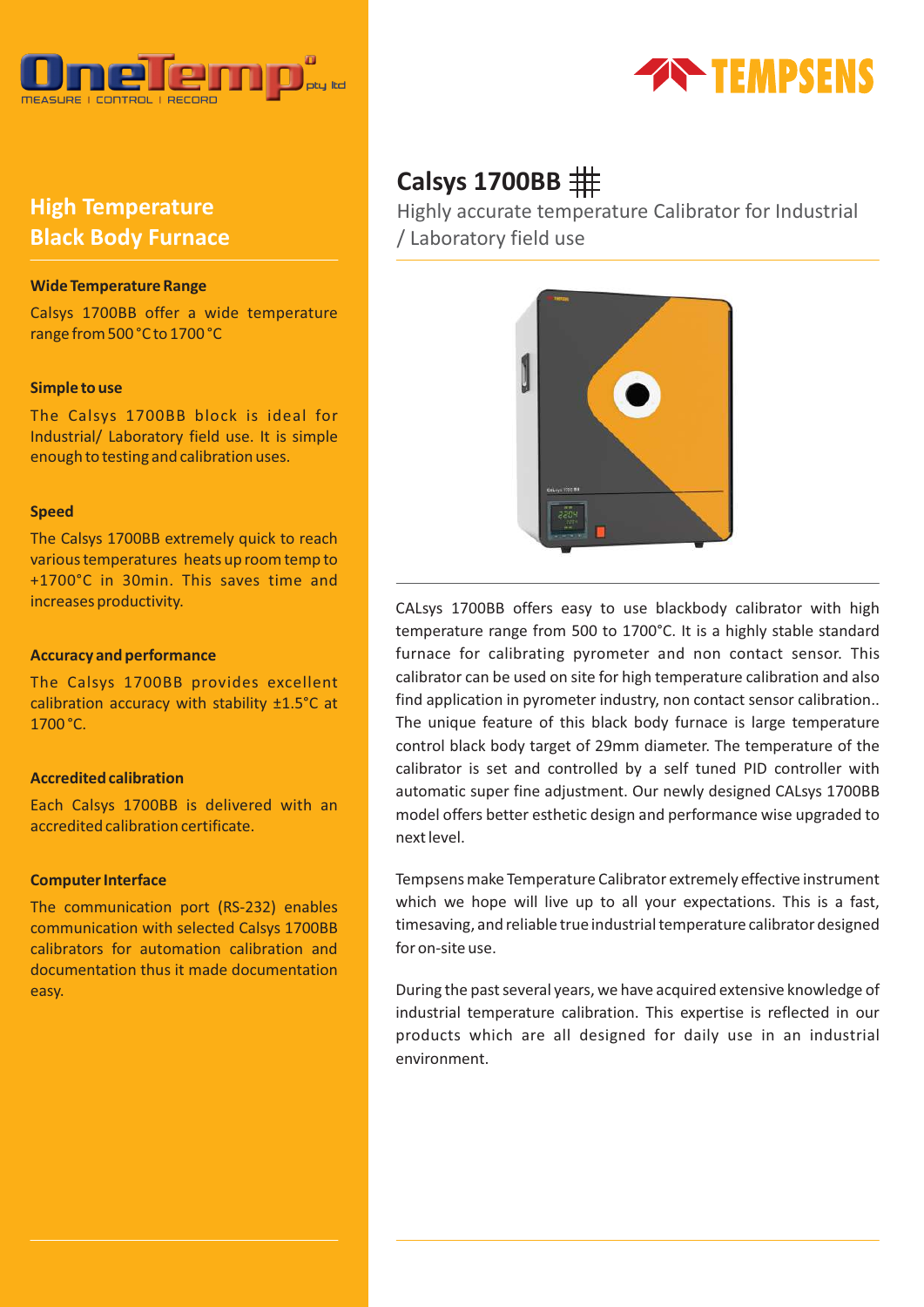# **SPECIFICATIONS**

| Temperature range                                   | 500 °C to 1700 °C                              |
|-----------------------------------------------------|------------------------------------------------|
| Accuracy                                            | ±4 °C                                          |
|                                                     | ±0.5°C at 500°C                                |
| Stability                                           | ±1.0°C at 1000°C                               |
|                                                     | ±1.5°C at 1700°C                               |
| Stabilization time                                  | 15 to 20mins                                   |
| Controlling sensor                                  | B type duplex(PT/RH-PT)                        |
| Cavity type                                         | ceramic                                        |
| Cavity dimention                                    | 29mm End closed tube                           |
| Heater                                              | MoSio <sub>2</sub>                             |
| Heating time                                        | 3 Hrs                                          |
| Method of control                                   | Digital self tuned PID Controller              |
| Resolution                                          | 1 °C                                           |
| Display                                             | LCD, °C or °F user-selectable                  |
| Size (H x W x D)                                    | 640(H) x 500(W) x 550(D) mm                    |
| Weight                                              | 80Kg                                           |
| Power requirements                                  | 230 VAC 50/60Hz                                |
| Computer interface                                  | RS - 232                                       |
| Calibration                                         | Accredited calibration certificate provided    |
| Environmental operating conditions                  | 0 °C to 40 °C, 0 % to 90 % RH (non-condensing) |
| Specifications valid in environmental<br>conditions | 13 °C  33 °C                                   |

# **STABILITY OF CALSYS 1700 BB**